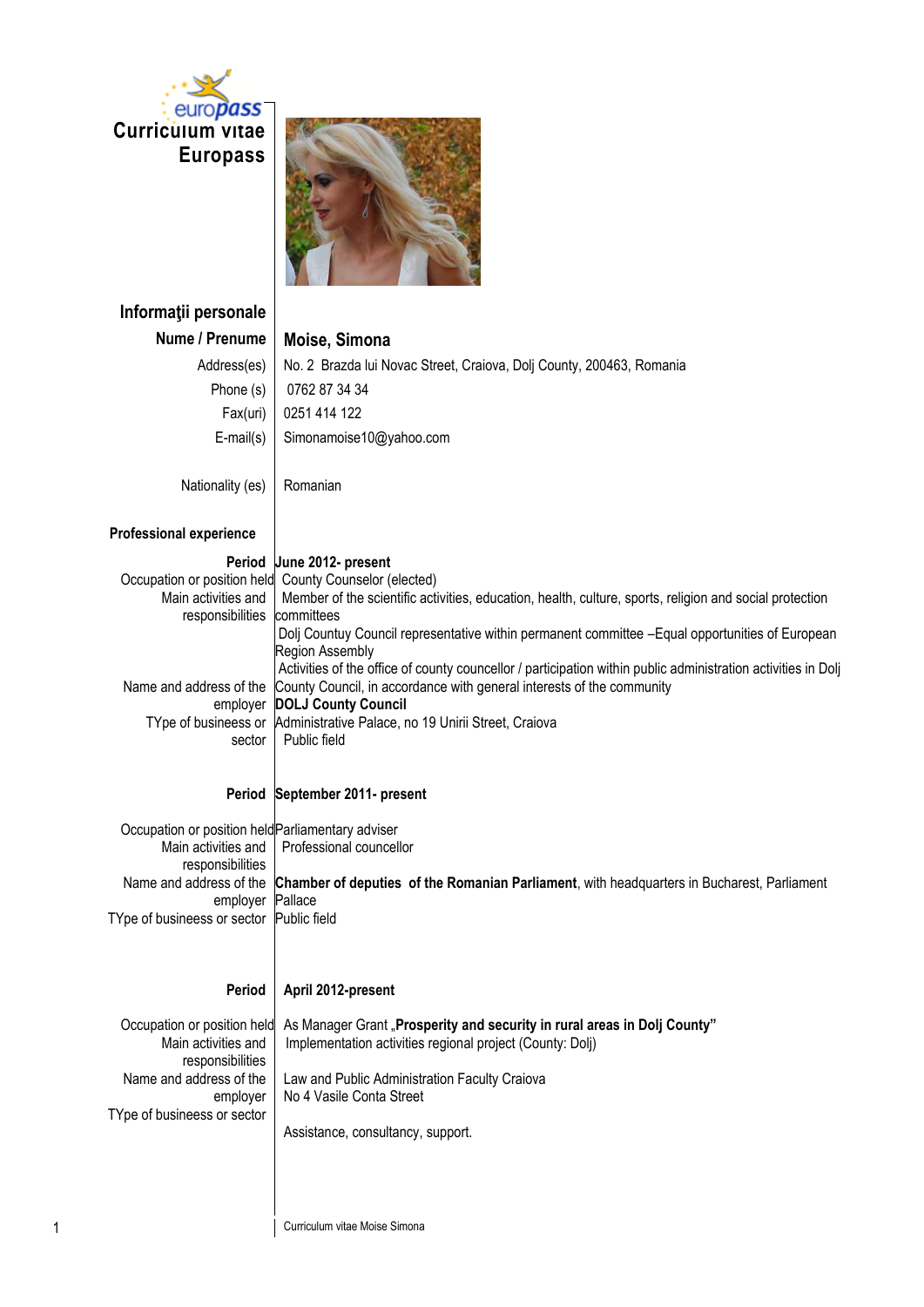## **Period** Occupation or position held Main activities and responsibilities Name and address of the employer TYpe of busineess or sector **Period** Occupation or position held Main activities and responsibilities Name and address of the employer Type of busineess or sector **Period** Occupation or position held **September –December 2011** Consultant expert iwithin the project<sub>"</sub>CeResAR -Resources Center for Rural Businesses". Project code:POSDRU / 5.2 / 5/ S / 47934 Priority axis : 5 Promotion of the occupation active measures Promoting sustainability in rural areas of developing South-West, South, Bucharest-Ilfov, by implementing integrated local and active interventions with a focus on business development and increasing the quality of human resources. Entreprenurial counseling, training courses, publishing Catalogul Formatorilor, transfer of good prectices Association for Sustainable Development Slatina, Independence Avenue no 1 Assistance, counseling, support. **June- July 2011** Consultant expert iwithin the project **"CeMPRES - Multimedia Center for promotion and Resources in Equal Opportunities"** Strategic projects implementation activities,multiregional and international; Elaboration of courses, profiling the target group, together with the project management team; Association for Sustainable Development Slatina, Independence Avenue no 1, Office 59 Assistance, counseling, support. Strategic projects implementation activities,multiregional and international; **2011-2012** As Manager within the project "Entrepreneurs in tourism", project co-financed from the European Social Fund through Operational Program Development of Human Development 2007-2013 , Contract: POSDRU 92/3/3.1/S/63567, total value of the project 3.241.031,64 lei Main activities and responsibilities Name and address of the employer Strategic projects implementation activities,multiregional and international (SouthWest Region, Central Region, South-West Region) Faculty of Financial Accounting Management, Craiova, no 4, Brazda lui Novac Street Type of busineess or sector Assistance, counseling, support **Period October 2008 –present** Occupation or position held Ph.D. Assistant Professor Main activities and responsibilities teaching courses to undergraduate (cycle I Bologna): Accounting bases, accounting for insurance companies, international accounting, bookkeeping for companies; lecture and seminar teaching of master programs (Bologna cycle II): corporate governance, financial management systems and internal controls; mentoring programs for master dissertation works; monitoring research projects and grant type exploratory research projects; research. Name and address of the employer Faculty of Financial Accounting Management, Craiova, no 4, Brazda lui Novac Street Type of busineess or sector  $\parallel$  Research and teaching activities Research and higher education **Period October 2006 – october 2008** Occupation or position held **Ph.D.** Assistant Main activities and responsibilities Teaching and seminars on subjects: Financial Audit, Internal Audit, Financial Control, Accounting basis and procedures, accounting and fiscal management, public institutions accounting, international accounting, accounting for nonprofit institutions, companies Accounting, Taxation. Name and address of the employer Faculty of Financial Accounting Management, Craiova, no 4, Brazda lui Novac Street Type of busineess or sector  $\parallel$  Research and teaching activities Research and higher education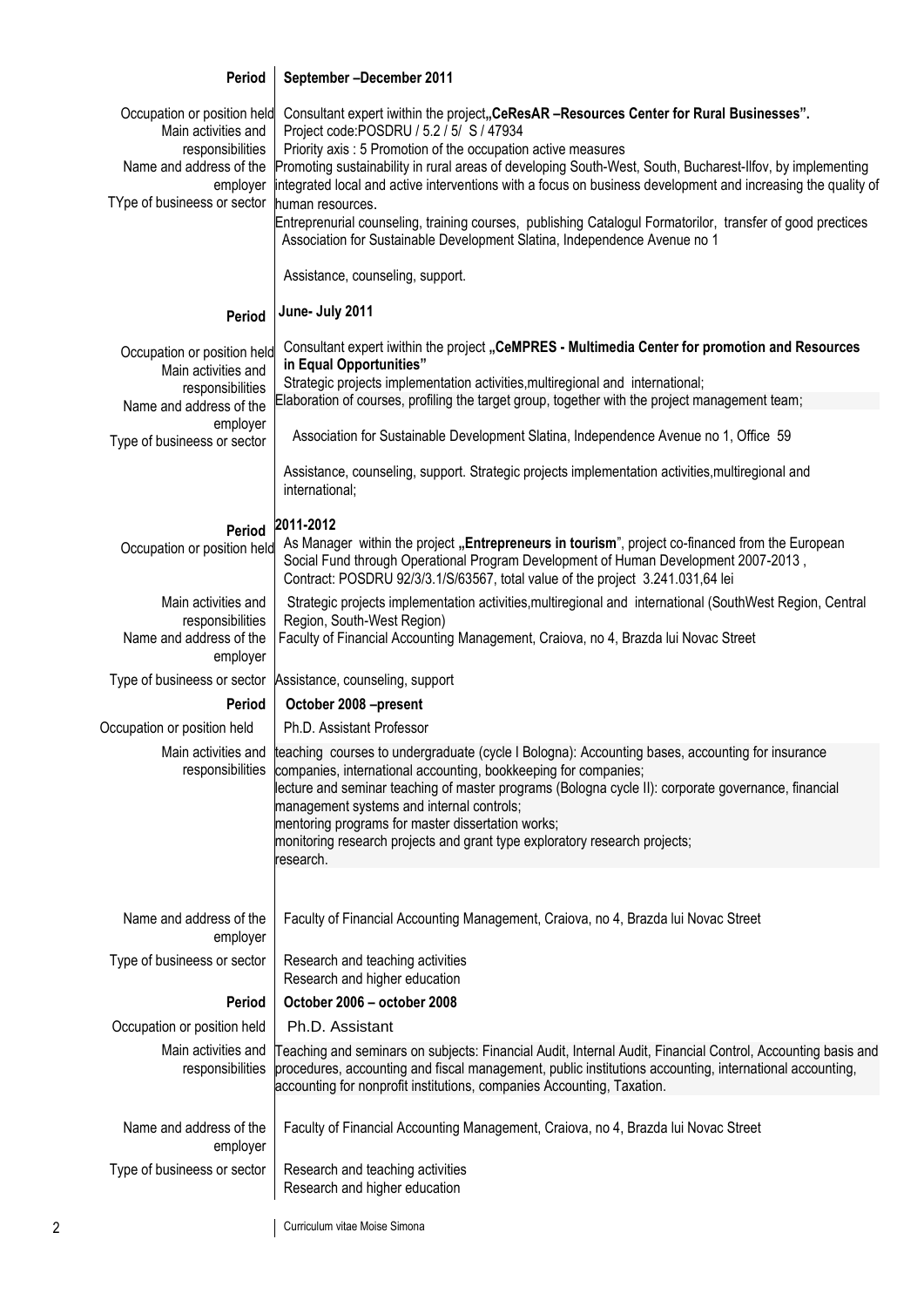| Period                                                      | October 2003 -september 2007                                                                                                                                                                                                                                                                        |
|-------------------------------------------------------------|-----------------------------------------------------------------------------------------------------------------------------------------------------------------------------------------------------------------------------------------------------------------------------------------------------|
| Occupation or position held                                 | Junior Assistant, Ph.D. Student, M's /Ph.D. Assistant                                                                                                                                                                                                                                               |
| Main activities and<br>responsibilities                     | Teaching and seminars on disciplines Financial Accounting siand Accounting basis.                                                                                                                                                                                                                   |
| Name and address of the<br>employer                         | Universitatea of Pitesti, Faculty of Economical Sciences, Juridical and Administrative, Târgul din Vale,<br>no. 1, Pitești                                                                                                                                                                          |
| Type of busineess or sector                                 | Research and teaching activities<br>Research and higher education                                                                                                                                                                                                                                   |
| Period                                                      | October 2004 -september 2005                                                                                                                                                                                                                                                                        |
| Occupation or position held                                 | Ph.D. Assistant                                                                                                                                                                                                                                                                                     |
| Main activities and<br>responsibilities                     | Teaching activity, seminars and practical works at fiscal discipline.                                                                                                                                                                                                                               |
| Name and address of the<br>employer                         | University of Craiova, Faculty of Economic Sciences (Drobeta Turnu-Severin branch),                                                                                                                                                                                                                 |
| <b>Period</b>                                               | 2006-2011                                                                                                                                                                                                                                                                                           |
| Occupation or position held                                 | General Manager                                                                                                                                                                                                                                                                                     |
| Main activities and<br>responsibilities                     | Counseling in european projects<br>Counseling in management and accountancy                                                                                                                                                                                                                         |
| Name and address of the<br>employer                         | <b>INTERCLASS TRADE SRL</b><br>Craiova, Str.Nanterre, nr.39                                                                                                                                                                                                                                         |
| Type of busineess or sector                                 | Counseling                                                                                                                                                                                                                                                                                          |
| <b>Period</b>                                               | $2005 - 2006$                                                                                                                                                                                                                                                                                       |
| Occupation or position held                                 | Marketing manager                                                                                                                                                                                                                                                                                   |
| Main activities and<br>responsibilities                     | - Coordinates sales activity<br>- Implementation of the marketing strategies                                                                                                                                                                                                                        |
| Name and address of the<br>employer                         | Renault Dealer                                                                                                                                                                                                                                                                                      |
| Activity type or sector                                     | Consultancy in marketing in automotive industry                                                                                                                                                                                                                                                     |
| <b>Period</b>                                               | $2001 - 2005$                                                                                                                                                                                                                                                                                       |
| Occupation or position held Accounting manager              |                                                                                                                                                                                                                                                                                                     |
| Main activities and<br>responsibilities                     | Coordination of economical-financial activities and of marketing                                                                                                                                                                                                                                    |
| Name and address of the<br>employer                         | KEMIRA TRADING/ ECOCAT OY, Multinational of holding type (having branches in 53 countries)<br>finnish-german-italian, Craiova, Dolj                                                                                                                                                                 |
| Type of busineess or sector                                 | automotive industry                                                                                                                                                                                                                                                                                 |
| Period                                                      | July- september 2011                                                                                                                                                                                                                                                                                |
| Qualification / obtained<br>diploma<br>Name and type of the | <b>Course ofProfessional Competences Assesor</b><br>Planning and organizing assessment, making its assessment, recording and reporting assessment results,<br>development of assessment tools, information analysis and decision making on competence, internal<br>verification process, evaluation |
| education institution                                       | <b>INTEREGO Association, Slatina</b>                                                                                                                                                                                                                                                                |
| Period                                                      | April- october 2011                                                                                                                                                                                                                                                                                 |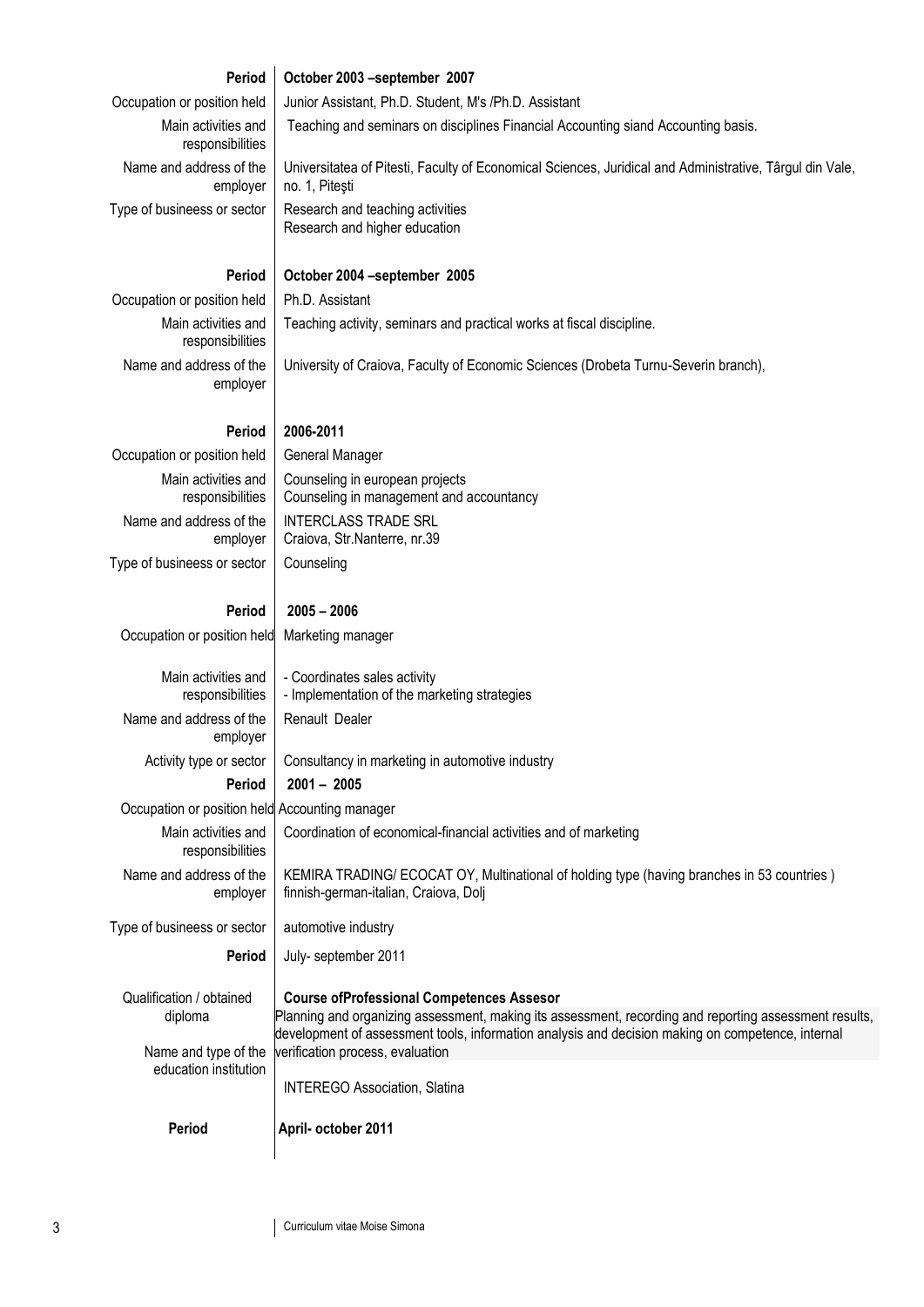| Qualification / obtained                           | Course "Training program in international relations",                                                                                                                                                            |
|----------------------------------------------------|------------------------------------------------------------------------------------------------------------------------------------------------------------------------------------------------------------------|
| diploma                                            | CA, Nr.2209/2012                                                                                                                                                                                                 |
| Main studied discipines                            | Law, International Economic Relations, International Relations<br>(political, Protocol and ceremonial, Conflicts solving techniques, Security studies, regional studies (inter-                                  |
|                                                    | occupational skills discipline modules), Foreign policy of Romania                                                                                                                                               |
|                                                    |                                                                                                                                                                                                                  |
| education institution                              | Name and type of the Romanian Diplomatic Institute                                                                                                                                                               |
|                                                    | <b>Ministry of Foreign Affairs</b>                                                                                                                                                                               |
| <b>Period</b>                                      | September- December 2011                                                                                                                                                                                         |
|                                                    |                                                                                                                                                                                                                  |
| Qualification / obtained                           | Course "Diplomacy and security",                                                                                                                                                                                 |
| diploma                                            | CA, Nr.2357/2012<br>Human Rights in the security Diplomatic law concept, organization and functioning of the EEAS (European                                                                                      |
| Main studied discipines / External Action Service) |                                                                                                                                                                                                                  |
|                                                    | occupational skills Diplomatic discourse analysis, information management in foreign missions,                                                                                                                   |
|                                                    | Information security, financial and economic security                                                                                                                                                            |
|                                                    | Name and type of the Romanian Diplomatic Institute<br>education institution Ministry of Foreign Affairs                                                                                                          |
|                                                    | <b>ISCED 6</b>                                                                                                                                                                                                   |
| International classification                       |                                                                                                                                                                                                                  |
| level                                              |                                                                                                                                                                                                                  |
| <b>Period</b>                                      | <b>May 2011</b><br>Project Manager from the perspective of durable development                                                                                                                                   |
| Qualification / obtained                           | DEVELOPMENT COURSE IN THE FIELD OF DURABLE DEVELOPMENT                                                                                                                                                           |
| diploma                                            | Project Management in the context of durable development                                                                                                                                                         |
|                                                    | Occupational standard - manager proiect                                                                                                                                                                          |
| Main studied discipines /<br>occupational skills   | Sustainability of resource use<br>DURABLE DEVELOPMENT IN THE CONTEXT OF UE 2020 STRATEGY                                                                                                                         |
|                                                    | Public policies in Romania Sectorial policy for environment                                                                                                                                                      |
| Name and type of the                               |                                                                                                                                                                                                                  |
| education institution                              | Ethics in projects management<br><b>ActiveWatch-Agency for Press Monitoring (AMP)</b>                                                                                                                            |
|                                                    |                                                                                                                                                                                                                  |
| International classification                       | ISCED <sub>6</sub>                                                                                                                                                                                               |
| leve                                               |                                                                                                                                                                                                                  |
|                                                    |                                                                                                                                                                                                                  |
| Period                                             | April 2011                                                                                                                                                                                                       |
|                                                    | Post graduate course in defence and national security                                                                                                                                                            |
| Qualification / obtained                           | "Security and good governance"                                                                                                                                                                                   |
| diploma                                            | Geo-politics and geo-strategy; Globalization and security; Contemporary military phenomenon ; $ \times $                                                                                                         |
| Main studied discipines                            | Non-military dimensions of security; $NATO$ and $EU$ ; Regions of strategic importance for Romania;<br>good governance and strategic leadership; Specific problems of security for Romania; History of Holocaust |
| occupational skills                                |                                                                                                                                                                                                                  |
|                                                    |                                                                                                                                                                                                                  |
| Name and type of the<br>education institution      | <b>Carol I National defence College</b>                                                                                                                                                                          |
|                                                    | <b>Academy of Advanced Military Studies</b>                                                                                                                                                                      |
| International classification                       | <b>ISCED 6</b>                                                                                                                                                                                                   |
| level                                              |                                                                                                                                                                                                                  |
|                                                    |                                                                                                                                                                                                                  |
| Period                                             | <b>August- Octombrie 2010</b>                                                                                                                                                                                    |
| Qualification / obtained                           | Project Manager;                                                                                                                                                                                                 |
| diploma                                            | Series G Nr 00133423                                                                                                                                                                                             |
| Main studied discipines                            | Specialization in: Risk management, utilization of management costs and operational resources for the                                                                                                            |
| occupational skills                                | project, Making procurement procedures for project planning and project milestones, project quality                                                                                                              |
|                                                    | management, project communication management, interpersonal communication, team management,                                                                                                                      |
|                                                    | identifying needs integrated project management                                                                                                                                                                  |
|                                                    |                                                                                                                                                                                                                  |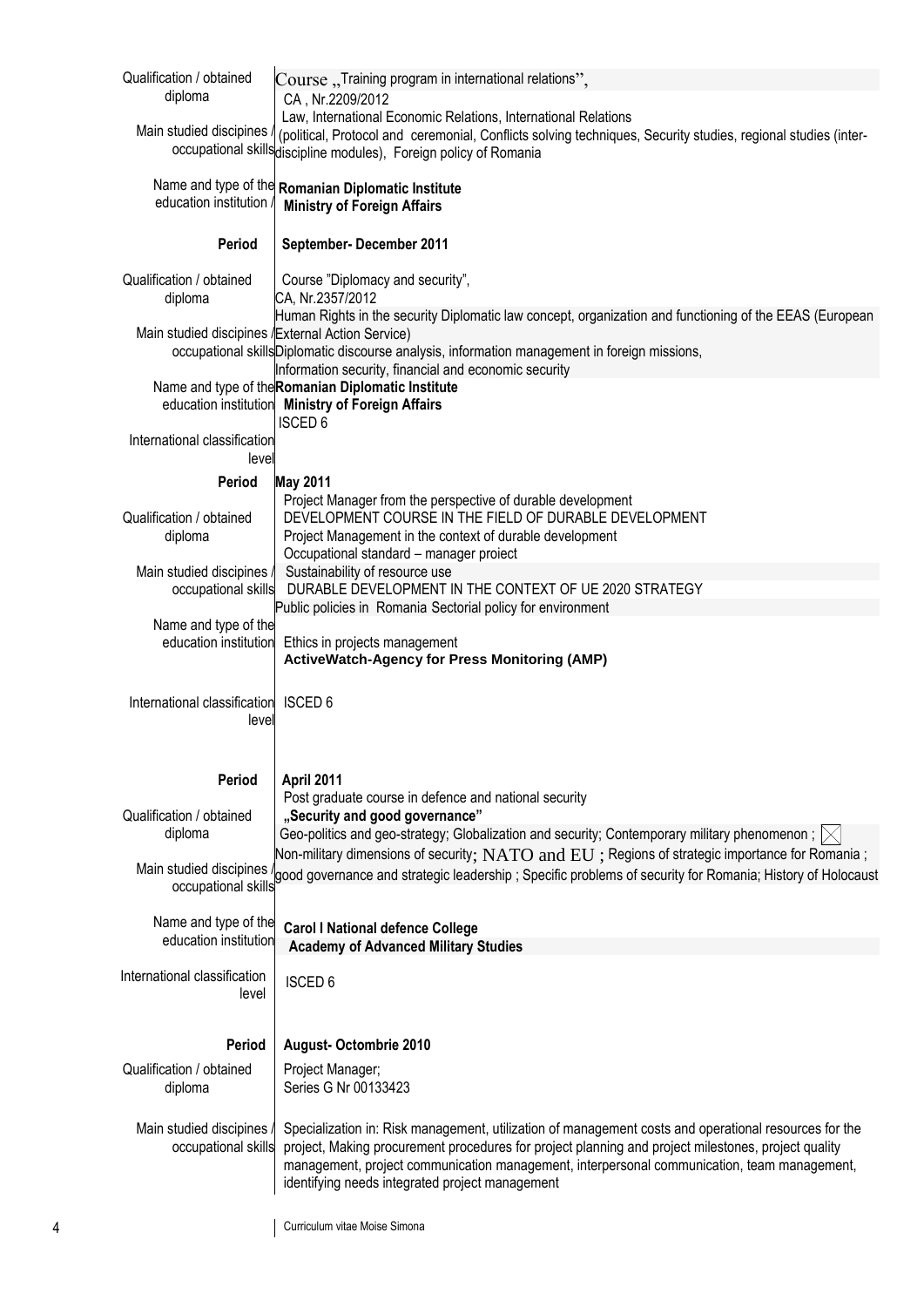| education institution                            | Name and type of the Radu&Nistor IMOBILINVEST                                                                             |
|--------------------------------------------------|---------------------------------------------------------------------------------------------------------------------------|
| International classification<br>level            | <b>ISCED 4</b>                                                                                                            |
| Period                                           | 2002 - 2006                                                                                                               |
| Qualification / obtained                         | PhD in Economics                                                                                                          |
| diploma                                          | Thesis title- Strategies to attract foreign investment in the automotive industry in Romania"                             |
| Main studied discipines /<br>occupational skills | Specialization Economic Sciences / Economic field                                                                         |
| Name and type of the<br>education institution    | University of Craiova, A.I. Cuza street, no. 13                                                                           |
| International classification<br>level            | <b>ISCED 6</b>                                                                                                            |
| <b>Period</b>                                    | 2001 - 2003                                                                                                               |
| Qualification / obtained<br>diploma              | Master - Business Administration                                                                                          |
| Main studied discipines /<br>occupational skills | <b>Entities Management</b>                                                                                                |
| Name and type of the<br>education institution    | University of Craiova<br>A.I. Cuza street, no. 13                                                                         |
| International classification<br>level            | <b>ISCED 6</b>                                                                                                            |
| Period                                           | 1996-2001                                                                                                                 |
| Qualification / obtained<br>diploma              | Graduate - Economic Sciences                                                                                              |
|                                                  | Main studied discipines /<br>occupational skills<br>counting and Management Specialization<br>occupational skills         |
| Name and type of the<br>education institution    | University of Craiova<br>A.I. Cuza street, no. 13                                                                         |
| International classification<br>level            | <b>ISCED 5</b>                                                                                                            |
| Period                                           | 2008-2012                                                                                                                 |
| Qualification / obtained<br>diploma              | Graduate- Juridical Sciences                                                                                              |
| Main studied discipines<br>occupational skills   | Law Specialization                                                                                                        |
| Name and type of the<br>education institution    | Faculty of de Legal and Administrative Sciences Brasov                                                                    |
| International classification<br>level            | <b>ISCED 5</b>                                                                                                            |
| Period                                           | 2011                                                                                                                      |
| Qualification / obtained<br>diploma              | Certificate of participation in technology training program<br>e-Learning, IFR- ID                                        |
| Main studied discipines /<br>occupational skills | Use of e-learning Blackboard platform, Training regarding the quality of education FR-ID<br>According to ARACIS standards |
| Name and type of the<br>education institution    | Spiru Haret University-Low frequency training department -ID,<br>IT department                                            |
| 5                                                | Curriculum vitae Moise Simona                                                                                             |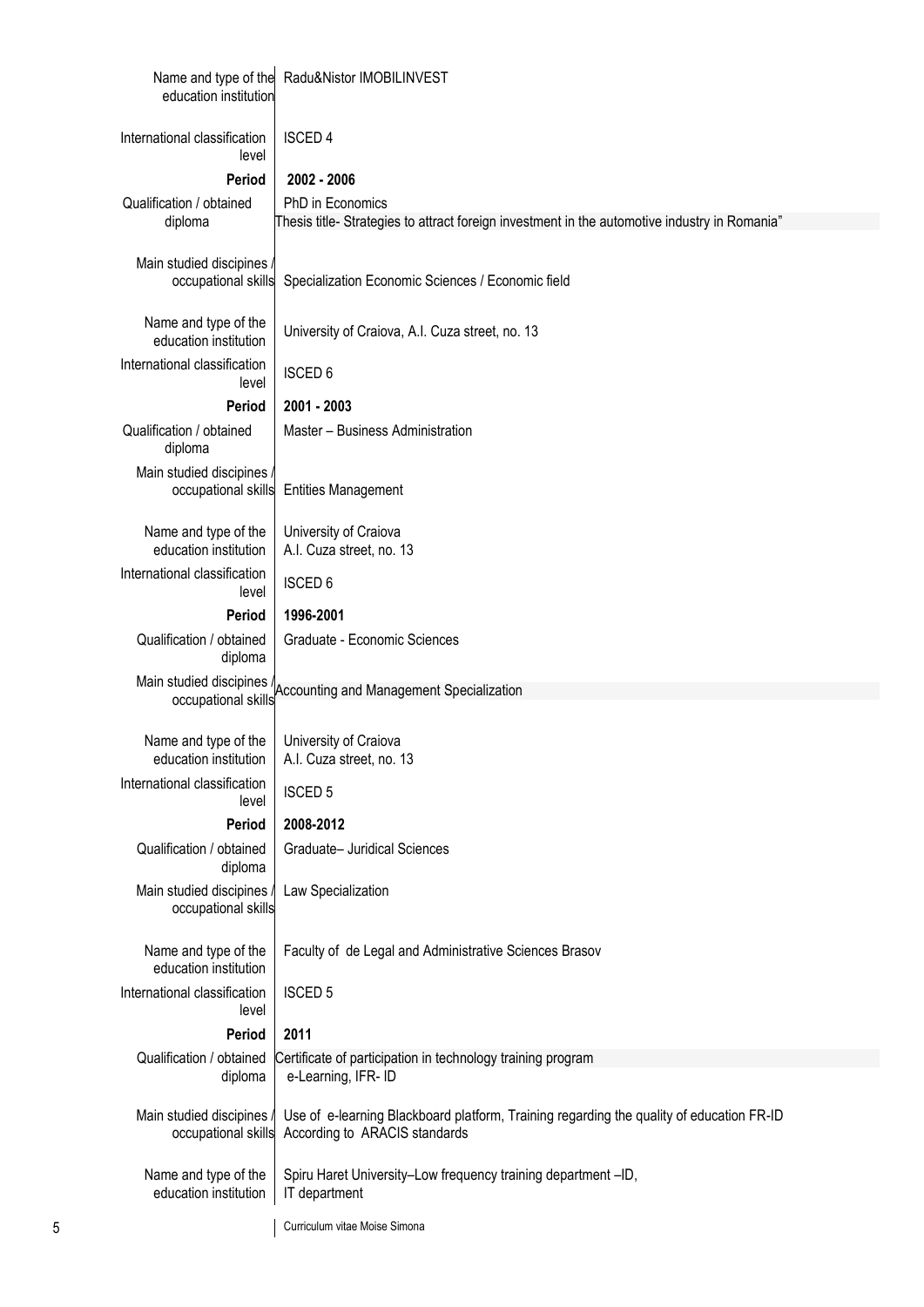| International classification<br>level                                                                             | <b>ISCED 4</b>                                                                                                                                                                                                                                                                                                                                                                                                                                                                                                                                                                                                                                                                            |                                                      |                                                                   |                                            |                                            |
|-------------------------------------------------------------------------------------------------------------------|-------------------------------------------------------------------------------------------------------------------------------------------------------------------------------------------------------------------------------------------------------------------------------------------------------------------------------------------------------------------------------------------------------------------------------------------------------------------------------------------------------------------------------------------------------------------------------------------------------------------------------------------------------------------------------------------|------------------------------------------------------|-------------------------------------------------------------------|--------------------------------------------|--------------------------------------------|
| Period                                                                                                            | October 1996 - January 1997                                                                                                                                                                                                                                                                                                                                                                                                                                                                                                                                                                                                                                                               |                                                      |                                                                   |                                            |                                            |
| Qualification / obtained<br>diploma                                                                               | Graduation diploma                                                                                                                                                                                                                                                                                                                                                                                                                                                                                                                                                                                                                                                                        |                                                      |                                                                   |                                            |                                            |
| Main studied discipines Accounting; name of the course: "Companies accounting legislation"<br>occupational skills |                                                                                                                                                                                                                                                                                                                                                                                                                                                                                                                                                                                                                                                                                           |                                                      |                                                                   |                                            |                                            |
| Name and type of the<br>education institution                                                                     | Romanian Business School Chambers of Commerce and Industry Craiova Branch                                                                                                                                                                                                                                                                                                                                                                                                                                                                                                                                                                                                                 |                                                      |                                                                   |                                            |                                            |
| International classification<br>level                                                                             | <b>ISCED 4</b>                                                                                                                                                                                                                                                                                                                                                                                                                                                                                                                                                                                                                                                                            |                                                      |                                                                   |                                            |                                            |
| Period<br>Qualification / obtained<br>diploma                                                                     | October 1998 - January 1999<br>Graduation diploma                                                                                                                                                                                                                                                                                                                                                                                                                                                                                                                                                                                                                                         |                                                      |                                                                   |                                            |                                            |
| Main studied discipines                                                                                           | occupational skills Marketing; name of the course "Marketing strategies for SME-s."                                                                                                                                                                                                                                                                                                                                                                                                                                                                                                                                                                                                       |                                                      |                                                                   |                                            |                                            |
| Name and type of the<br>education institution                                                                     | Romanian Business School Chambers of Commerce and Industry Craiova Branch                                                                                                                                                                                                                                                                                                                                                                                                                                                                                                                                                                                                                 |                                                      |                                                                   |                                            |                                            |
| International classification<br>level                                                                             | <b>ISCED 4</b>                                                                                                                                                                                                                                                                                                                                                                                                                                                                                                                                                                                                                                                                            |                                                      |                                                                   |                                            |                                            |
| Personal skills and<br>competences                                                                                |                                                                                                                                                                                                                                                                                                                                                                                                                                                                                                                                                                                                                                                                                           |                                                      |                                                                   |                                            |                                            |
| Mother language                                                                                                   | Romanian                                                                                                                                                                                                                                                                                                                                                                                                                                                                                                                                                                                                                                                                                  |                                                      |                                                                   |                                            |                                            |
| Language (s) language (s)<br>name(s)                                                                              |                                                                                                                                                                                                                                                                                                                                                                                                                                                                                                                                                                                                                                                                                           |                                                      |                                                                   |                                            |                                            |
| Self-evaluation                                                                                                   | Comprehension                                                                                                                                                                                                                                                                                                                                                                                                                                                                                                                                                                                                                                                                             |                                                      | Speaking                                                          |                                            | Writing                                    |
| European level (*)                                                                                                | Listening                                                                                                                                                                                                                                                                                                                                                                                                                                                                                                                                                                                                                                                                                 | Reading                                              | Conversation                                                      | Oral speach                                | Writing                                    |
| <b>English language</b>                                                                                           | C<br>Experienced<br>$\overline{c}$<br>user                                                                                                                                                                                                                                                                                                                                                                                                                                                                                                                                                                                                                                                | С<br>Experienced<br>$\overline{2}$<br>user           | C<br>Experienced<br>$\overline{2}$<br>user                        | С<br>Experienced<br>$\overline{2}$<br>user | Experienced<br>С<br>$\overline{c}$<br>user |
| <b>French language</b>                                                                                            | С<br>Experienced<br>1<br>user                                                                                                                                                                                                                                                                                                                                                                                                                                                                                                                                                                                                                                                             | $\mathsf C$<br>Experienced<br>$\overline{2}$<br>user | B<br>Experienced<br>$\overline{2}$<br>user                        | B<br>Experienced<br>2<br>user              | B<br>Experienced<br>$\overline{2}$<br>user |
| Italian language                                                                                                  | C<br>Experienced<br>1<br>user                                                                                                                                                                                                                                                                                                                                                                                                                                                                                                                                                                                                                                                             | $\mathsf C$<br>Experienced<br>2<br>user              | B<br>Experienced<br>$\overline{2}$<br>user                        | B<br>Experienced<br>2<br>user              | B<br>Experienced<br>2<br>user              |
| Social skills and<br>competences                                                                                  | Psycho-pedagogical skills of communication, teamwork, both at institutional level and at the level of<br>dialogue with other institutions, with expertise in economic and financial and university education.<br>Team spirit: teamwork as a result of involvement in research projects, international European projects<br>and research contracts with business, I got involved with responsibility and success in management and<br>research activities implied by such projects.<br>We have been a successful economic director at a multinational company for a period of five years,<br>while we doubled turnover each year, due to trainings in a holding activating in 53 countries |                                                      | Nivelul Cadrului European Comun de Referință Pentru Limbi Străine |                                            |                                            |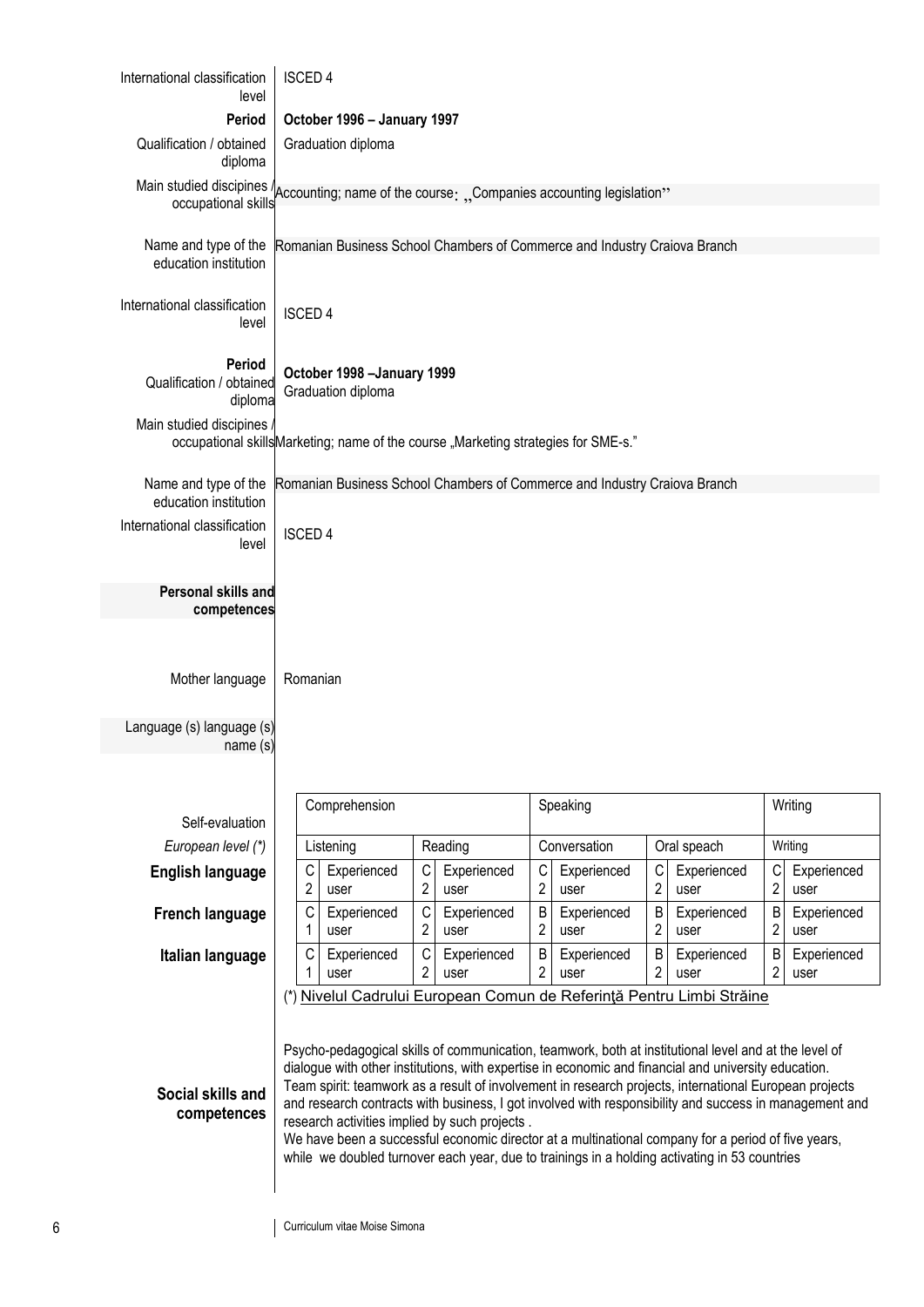| <b>Competence field</b>                    | Corporate governance, financial management systems and internal controls;<br>Accounting Bases and Procedures, Accounting for non-profit institutions, public institutions accounting,<br>international accounting, internal control, internal audit, financial audit., Accounting for insurance<br>companies, accounting companies;                                                                                                                                                                                 |
|--------------------------------------------|---------------------------------------------------------------------------------------------------------------------------------------------------------------------------------------------------------------------------------------------------------------------------------------------------------------------------------------------------------------------------------------------------------------------------------------------------------------------------------------------------------------------|
|                                            |                                                                                                                                                                                                                                                                                                                                                                                                                                                                                                                     |
|                                            | January 2005 - member of the organization committee of the National Conference "Systemic Reform of<br>the Economical Academic system in Romania", (meeting of the representatives of the economical<br>sciences faculties in Romania in order to implement the Process of Bologna academic educational system<br>in Romania).                                                                                                                                                                                       |
|                                            | September 2004 - courses of harmonization of accounting to European Union rules at Genova, Milano<br>and Torino, as economic manager of the multinational company "Metalkat Romania" S.A                                                                                                                                                                                                                                                                                                                            |
|                                            | Organisational skills and Mai 2004 - reprezentant al Universității din Pitești la Universitatea de Înalte Studii Economice din<br>competences Katowitze, Polonia, pentru semnarea protocoalelor cu privire la schimbul de experiență între cadrele<br>didactice și studenți masteranzi, implementarea Procesului de la Bologna în sistemul învățământului<br>universitar din România.                                                                                                                               |
|                                            | May 2004 - representative of the University of Pitesti at the University of High Economical Studies from<br>Katowitze, Poland, for signing the protocols regarding experience exchanges between professors and<br>master students, implementation of the Process of Bologna in the academic system of Romania.                                                                                                                                                                                                      |
|                                            | October 1996 - October 2001 - psycho-pedagogy course at the University of Craiova                                                                                                                                                                                                                                                                                                                                                                                                                                   |
| <b>Skills and</b>                          | Windows XP oterating systems, MS Office (Word, Excel, Power Point), AUTOSOFT and CIEL, use of<br>Blackboard eLearning type for assesment and training.                                                                                                                                                                                                                                                                                                                                                              |
| competences in using<br>comouters          |                                                                                                                                                                                                                                                                                                                                                                                                                                                                                                                     |
| <b>Technical skills and</b><br>competences | Applied accounting.                                                                                                                                                                                                                                                                                                                                                                                                                                                                                                 |
|                                            | - November 2012 - Representative of Romania to the Plenary Assembly of European Regions                                                                                                                                                                                                                                                                                                                                                                                                                             |
|                                            | - Member of the International Conferences organization committees and Workshops<br>- Scientific referent of the magazine "Auxiliary for Management-Management .Decisional system-<br>Craiova Ed. Arves, Craiova, 2009 - ISBN 978-606-518-077-2                                                                                                                                                                                                                                                                      |
|                                            | - Scientific referent of the work - "Modernizing tendencies of didactic strategies used in education<br>system "(author-prof.Popescu Rodica)) Craiova, 2009, Ed. Arves- ISBN 978-606-518-048-6<br>- Scientific referent of the work -" Methodology of implementing internal audit. Conditions of<br>functioning of corporate governance"- (author- prof. Popescu Rodica )Craiova, Ed. Arves-ISBN 978-<br>606-518-012-3                                                                                              |
| competences                                | Other skills and Financial expert in IMPACT PROGRAM Intervention field D2.3., Operation O2.3.2., Economic-Energy<br>sector, project name "Research-Development Center in Aeolian stations and of Exploring Zonal<br>Aeolian Potential"                                                                                                                                                                                                                                                                              |
|                                            | Financial expert in IMPACT PROGRAM project name "Research regarding predictive maintenance<br>of the high voltage equipment through monitoring and diagnosis"<br>MPMD-ECIT<br>POS-CCE - D2.1 - O.1 - ENERGIE (7)<br>Financial Expert, in POSCCE-A2-O2.1.1-2009-1 project name "Technologies for checking and<br>constructive optimizing through structural analysis of the new or modernized engines and for<br>predictive maintenance through operational analysis of those in exploitation"" - acronym<br>LMN_ASO |